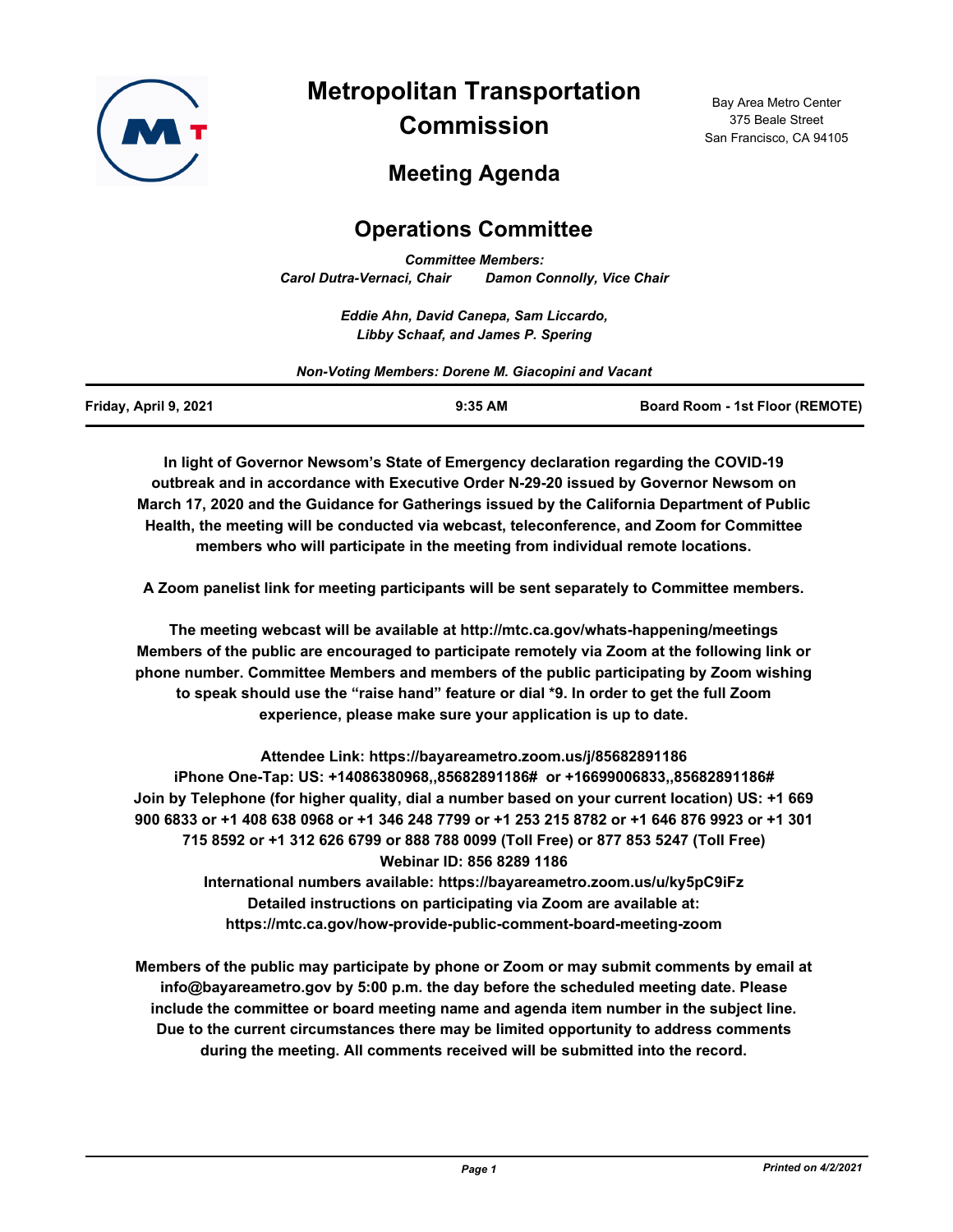#### **1. Roll Call / Confirm Quorum**

*Quorum: A quorum of this committee shall be a majority of its regular non-ex-officio voting members (5).*

## **2. Pledge of Allegiance**

### **3. Compensation Announcement – Clerk of the Committee**

### **4. Consent Calendar**

| 4a. | 21-0414             | Minutes of the March 12, 2021 Meeting                                                                                                                                                     |  |
|-----|---------------------|-------------------------------------------------------------------------------------------------------------------------------------------------------------------------------------------|--|
|     | Action:             | <b>Committee Approval</b>                                                                                                                                                                 |  |
|     | <b>Attachments:</b> | 4a OPS Minutes Mar 2021.pdf                                                                                                                                                               |  |
| 4b. | 21-0463             | Contract Change Order Amendment - Clipper® Program Statement on<br>Standards for Attestation Engagement No. 18 (SSAE 18) Audit: Cubic<br>Transportation Systems, Inc. (Cubic) (\$200,000) |  |
|     | <b>Action:</b>      | <b>Committee Approval</b>                                                                                                                                                                 |  |
|     | Presenter:          | David Weir                                                                                                                                                                                |  |
|     | Attachments:        | 4b 202104 Ops Comm memo SSAE 18 Audit for FY 2020-21.pdf                                                                                                                                  |  |
| 4c. | 21-0468             | Contract- Interstate 880 (I-880) Optimized Corridor Operations - WSP<br>USA, Inc. (\$250,000)                                                                                             |  |
|     | Action:             | <b>Committee Approval</b>                                                                                                                                                                 |  |
|     | <b>Presenter:</b>   | Lulu Mao                                                                                                                                                                                  |  |
|     | <b>Attachments:</b> | 4c Contract I-880 Optimized Corridor Operations - WSP USA, Inc. (\$250,000)                                                                                                               |  |
| 4d. | 21-0469             | Contract - Napa Valley Forward: State Route 29 (SR-29) Traffic<br>Management Improvements at Rutherford, Oakville, and Madison<br>Intersections - GHD Inc. (\$1,200,000)                  |  |
|     | Action:             | <b>Committee Approval</b>                                                                                                                                                                 |  |
|     | Presenter:          | <b>Elliot Huang</b>                                                                                                                                                                       |  |
|     | <b>Attachments:</b> | 4d Contract Napa Forward SR29 Intersections - GHD Inc (\$1,200,000).pdf                                                                                                                   |  |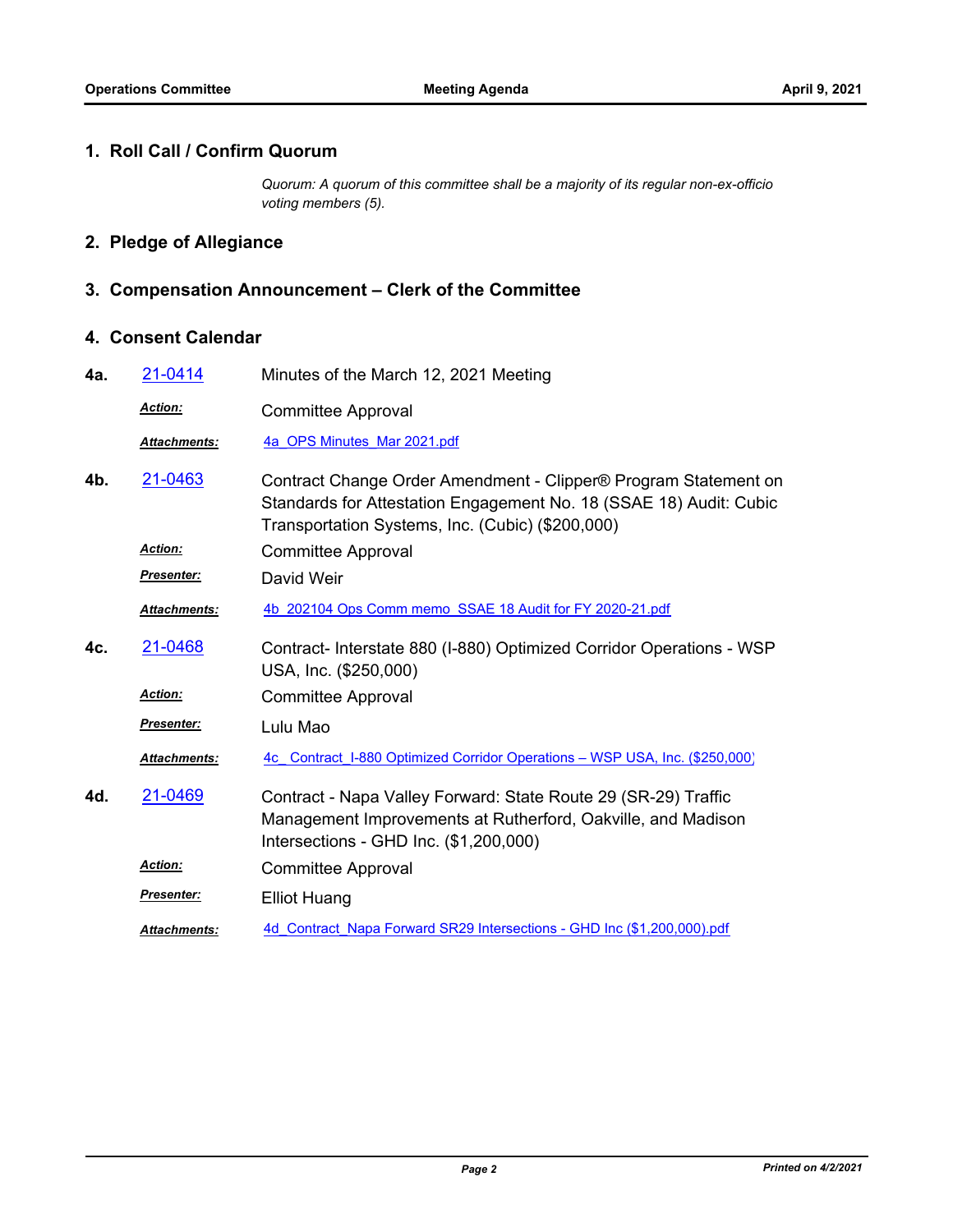## **5. Approval**

| 5a. | 21-0413             | Contract - Vehicle Occupancy Detection Phase 2 Pilot - San<br>Francisco-Oakland Bay Bridge: Gruendl, Inc. (DBA Ray's Electric)<br>(\$576,390 plus contingency of \$58,000)                                                                                                                                                                                                                                                                                                                                                              |
|-----|---------------------|-----------------------------------------------------------------------------------------------------------------------------------------------------------------------------------------------------------------------------------------------------------------------------------------------------------------------------------------------------------------------------------------------------------------------------------------------------------------------------------------------------------------------------------------|
|     |                     | This item requests Committee approval to enter into a contract with<br>Gruendl, Inc. (DBA Ray's Electric) in an amount not to exceed \$576,390 for<br>construction services for the Vehicle Occupancy Detection (VOD) Phase 2<br>Pilot Project in the High Occupancy Vehicle (HOV) Lane 1 at the San<br>Francisco-Oakland Bay Bridge (SFOBB). This item also recommends a<br>contingency in an amount of \$58,000 to be used at the discretion of the<br>Executive Director or designee for unexpected changes in the scope of<br>work. |
|     | Action:             | <b>Committee Approval</b>                                                                                                                                                                                                                                                                                                                                                                                                                                                                                                               |
|     | Presenter:          | Linda Lee                                                                                                                                                                                                                                                                                                                                                                                                                                                                                                                               |
|     | Attachments:        | 5a Contract VOD Phase 2 pilot Rays.pdf                                                                                                                                                                                                                                                                                                                                                                                                                                                                                                  |
| 5b. | 21-0426             | Regional Express Lanes Strategic Plan                                                                                                                                                                                                                                                                                                                                                                                                                                                                                                   |
|     |                     | Adoption of a Bay Area Express Lanes Strategic Plan, which links the<br>broader Express Lanes Network purpose, goals, and strategies to the<br>regional strategic goals of Plan Bay Area 2050. Based on over a year of<br>research and collaboration with Bay Area express lane partners, staff<br>proposes recommendations and near-term actions that represent concrete<br>steps to move the Express Lanes Network forward and link it to regional<br>strategic goals.                                                                |
|     | Action:             | <b>Commission Approval</b>                                                                                                                                                                                                                                                                                                                                                                                                                                                                                                              |
|     | Presenter:          | Jim Macrae                                                                                                                                                                                                                                                                                                                                                                                                                                                                                                                              |
|     | <b>Attachments:</b> | 5b Express Lanes Strategic Plan Summary Sheet and Attach A.pdf                                                                                                                                                                                                                                                                                                                                                                                                                                                                          |
|     |                     | 5bi PowerPoint Express Lanes Strategic Plan.pdf                                                                                                                                                                                                                                                                                                                                                                                                                                                                                         |
|     |                     | 5bii Attach C Regional Express Lanes Strategic Plan.pdf                                                                                                                                                                                                                                                                                                                                                                                                                                                                                 |
|     |                     | <b>5bill Attach D Appendices to Regional Express Lanes Strategic Plan.pdf</b>                                                                                                                                                                                                                                                                                                                                                                                                                                                           |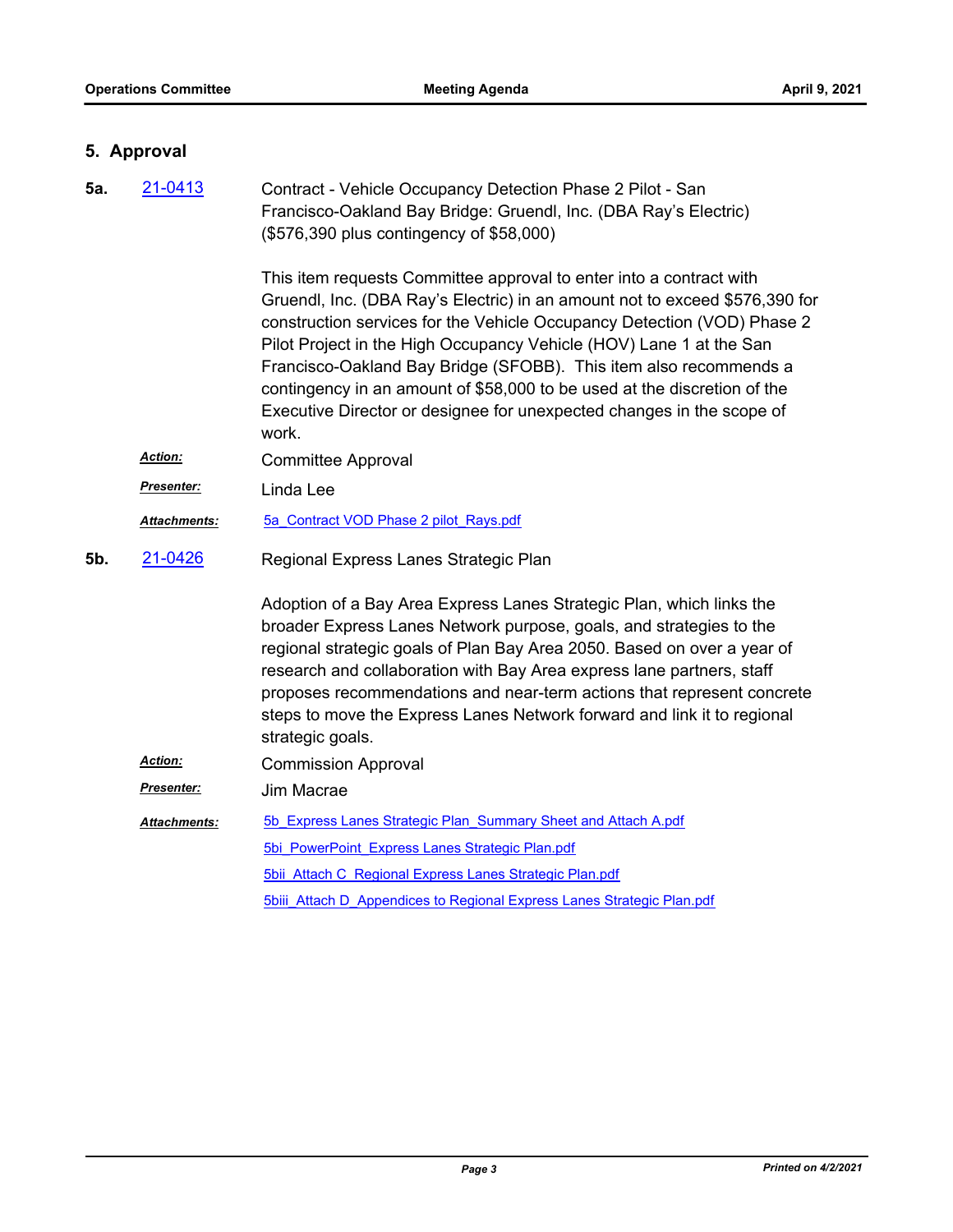#### **6. Public Comment / Other Business**

*Committee Members and members of the public participating by Zoom wishing to speak should use the "raise hand" feature or dial \*9.*

### **7. Adjournment / Next Meeting**

**The next meeting of the Operations Committee will be Friday, May 14, 2021 at 9:35 a.m. remotely and by webcast as appropriate depending on the status of any shelter in place orders. Any changes to the schedule will be duly noticed to the public.**